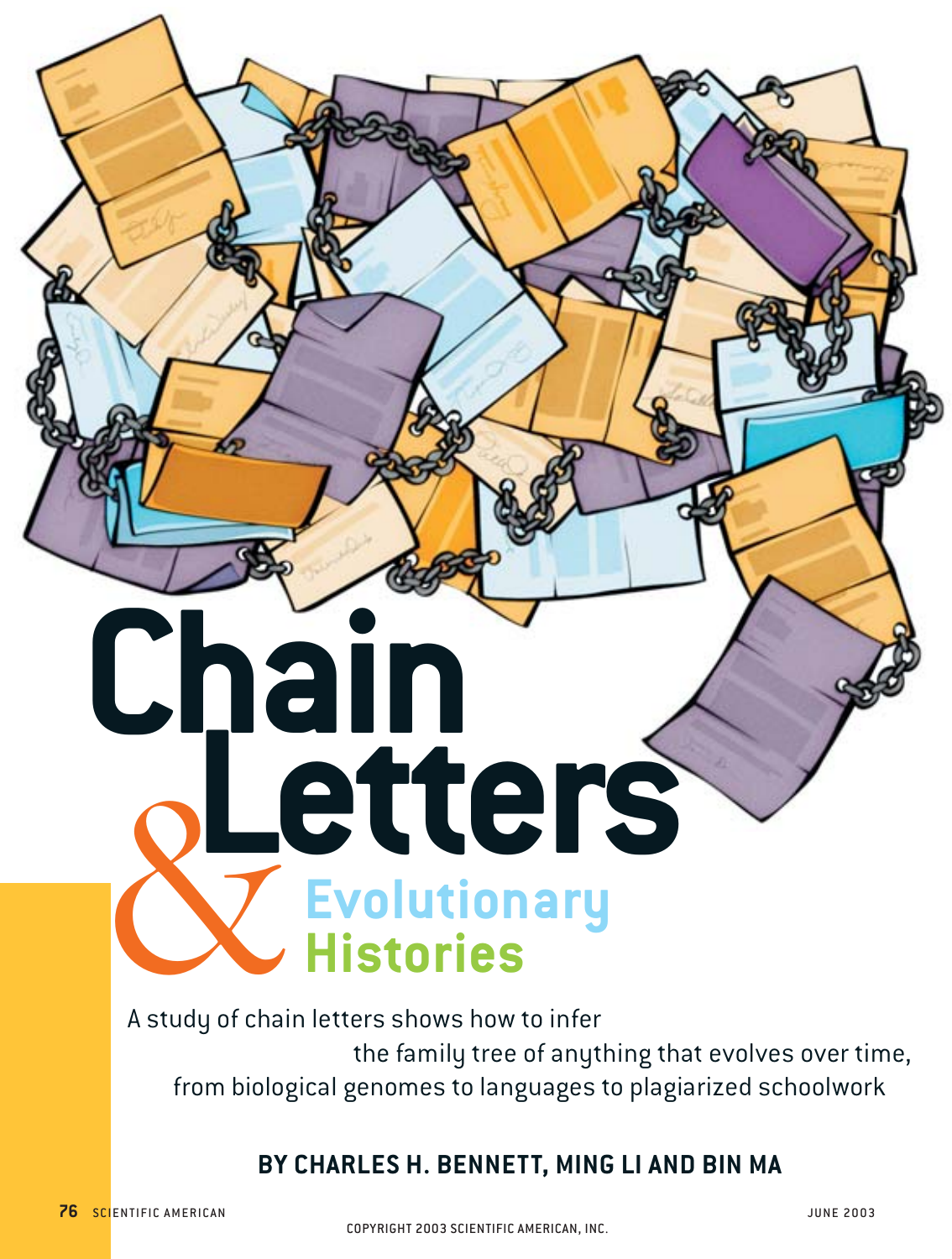## **IN OUR HANDS ARE 33 VERSIONS OF A CHAIN LETTER,**

collected between 1980 and 1995, when photocopiers, but not e-mail, were in widespread use by the general public. These letters have passed from host to host, mutating and evolving. Like a gene, their average length is about 2,000 characters. Like a potent virus, the letter threatens to kill you and induces you to pass it on to your "friends and associates"—some variation of this letter has probably reached millions of people. Like an inheritable trait, it promises benefits for you and the people you pass it on to. Like genomes, chain letters undergo natural selection and sometimes parts even get transferred between coexisting "species." Unlike DNA, however, these letters are easy to read. Indeed, their readability makes them especially suitable for classroom teaching of phylogeny (evolutionary history) free from the arcana of molecular biology.

The letters are an intriguing social phenomenon, but we are also interested in them because they provide a test bed for the algorithms used in molecular biology to infer phylogenetic trees from the genomes of existing organisms. We believe that if these algorithms are to be trusted, they should produce good results when applied to chain letters. Using a new algorithm that is general enough to have wide applicability to such problems, we have reconstructed the evolutionary history of our 33 letters [*see illustration on page 79*]. The standard methods do not work as well on these letters. Originally developed for genomes, our algorithm has also been applied to languages and used to detect plagiarism in student assignments: anything involving a sequence of symbols is grist for its mill.

#### **A Mind Virus**

THE 33 CHAIN LETTERS are a fascinating collection. We labeled them arbitrarily from L1 to L33. The letters differ significantly. There are 15 titles, 23 names for "an office employee," and 25 names for the original author of the letter. Misspellings, swapped sentences, and missing or added phrases, sentences and paragraphs are common. (A typical letter is shown on the next page, along with some of the many variations.) Nearly all are more or less faded photocopies of typescripts, leading us to surmise that the mutations arose by an intermittent process, whereby a letter would be photocopied for several generations until its legibility was so reduced that the next recipient decided to retype it, introducing new errors and variations.

All but three of the letters we received were unique; for L4, L6 and L22, a second copy arrived within a few months of the first. Besides the 33 English-language letters, we received (but did not include in our study) four in French and one each in Dutch and German, all clearly sharing a common ancestry with the ones in English.

To analyze the letters, we retyped them into computer files entirely in lowercase, ignoring extra information such as dates and marginal notes as well as the division of the text into lines and paragraphs. Each letter became one continuous string of characters.

Before we applied our new algorithm, we tried analyzing the letters with a procedure called multiple alignment, which is widely used for examining genes to infer phylogeny. This method attempts to line up as many matching sections of all the letters as possible. The amount of matching between any pair of letters defines their similarity, and from that data another algorithm constructs an evolutionary tree. Unfortunately, multiple alignment only finds matches with everything remaining in the same order, so it gets confused by L12 and L26, in which the order of sentences has been rearranged. For the same reason, the technique is known to work better within individual genes than for whole genomes, in which such translocations are more common.

We tried omitting L12 and L26 and then performing multiple alignment on the remaining 31 letters. Even with this truncated set, the resulting tree seemed wrong, classifying L6, L7 and L13 as closely related. This error occurred because those three letters are all relatively short, giving them a correspondingly small number of differences. This problem can arise in genetics as well: merely counting differences can overestimate the similarity of short genomes while underestimating that of long ones. A proper measure should give more weight to a small difference in a small genome than to a small difference in a big genome.

We turned to devising our own similarity measure, one that could be applied to genomes, chain letters or any other type of data that might be stored as a computer file. We wanted to make our new similarity measure insensitive to minor mix-ups such as translocations, which represent only a small loss of informational similarity. To cope with differences in length, we wanted our measure to assign two completely dissimilar data files a score of 0 and two identical ones a score of 1, regardless of their sizes.

The natural measure of the information content in a data file is not its raw size in bits but rather the smallest size it can be compressed to by a file compression program such as zip or StuffIt. These programs are designed to save space on hard disks by finding and squeezing out the most common kinds of redundancy (for instance, repeated phrases), resulting in a smaller file from which the original can be perfectly reconstructed when needed.

Something interesting happens if we compress two files together so that both can be regenerated from the compressed file. If the two files share no information at all, the joint compressed file will be as big as the two individual compressed files combined. But if the two files contain some of the same information,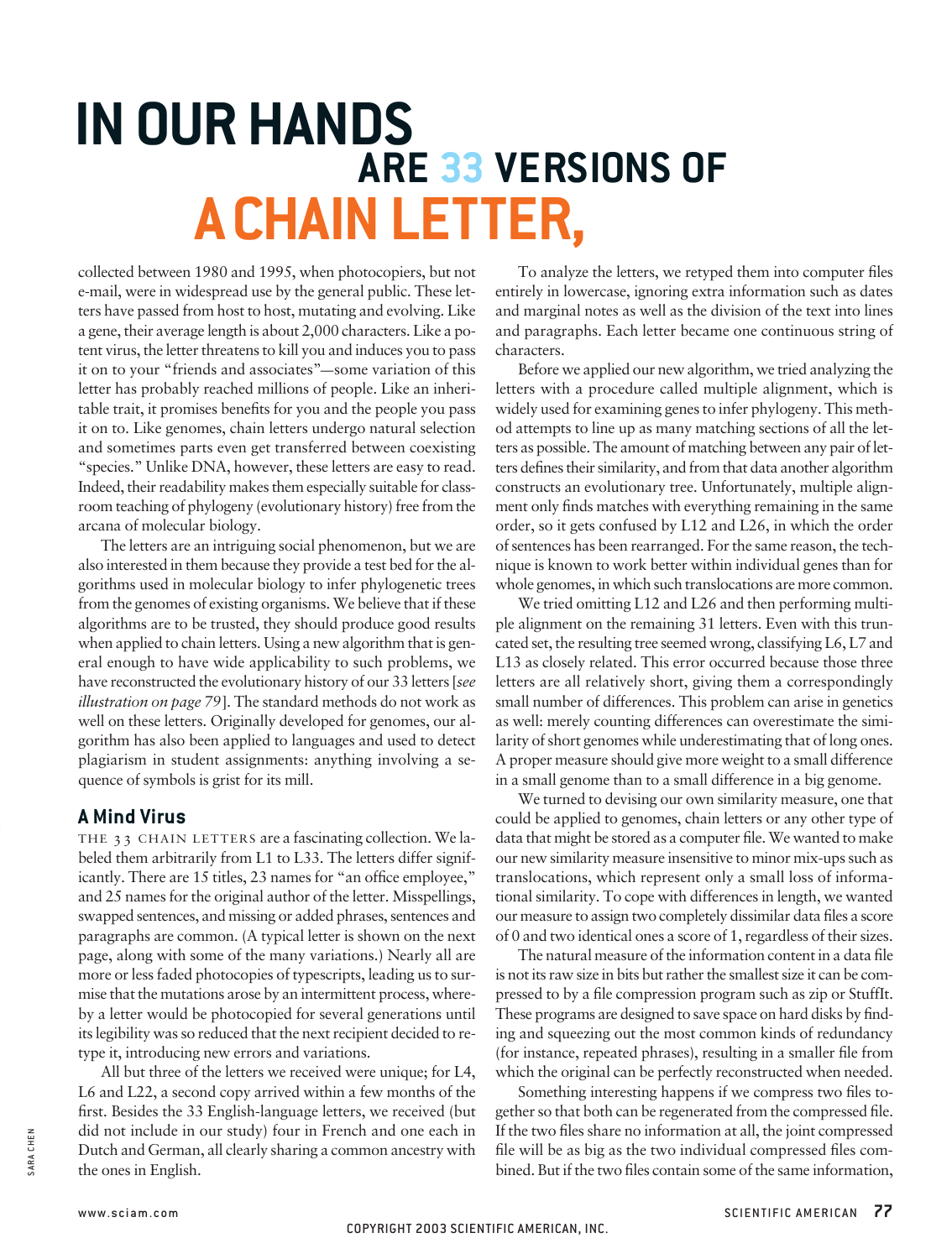## **THE CHAIN LETTERS ARE ESPECIALLY SUITABLE FOR CLASSROOM TEACHING OF PHYLOGENY.**

that repetition will be detected by a good compression program, and the joint compressed file will be smaller. In this way, the size of the joint compressed file compared with the sum of the individual compressed files provides a measure of the files' similarity.

That measure is not yet a good one for our purposes, because two large files will tend to have greater similarity than two small files. To correct this problem, we define our "relatedness" measure to be the *proportion* of shared information that is, the percentage by which the sum of the separately compressed files exceeds the size of the jointly compressed file. This makes the relatedness range from 0 for unrelated files to 1 (or 100 percent) for identical files, regardless of length.

Which compression program should we use? Obviously, our relatedness measure will depend on that. Ideally, we would want to use a program that compresses every file to the smallest possible size. The study of information measures defined in terms of such ultimate compressibility forms an elegant branch of information theory known as algorithmic information theory or Kolmogorov complexity (after the late Russian mathematician Andrei N. Kolmogorov, one of its founders). Unfortunately, information theorists have proved that such an ideal zip program would take essentially an infinitely long time to perform its task. For our purposes, then, we decided to use a particular compression algorithm called GenCompress, created by Xin Chen of the University of California at Santa Barbara. GenCompress was designed for genomes and works well on them. As we shall see, it also works well on chain letters.

#### THEME AND VARIATIONS

A SAMPLE CHAIN LETTER, labeled L11, illustrates some of the ways that related letters changed when they were retyped (presumably after photocopies became illegible). The greatest variations occurred with unfamiliar names and quantities of money—errors in those elements are easily overlooked because they do not change the meaning of the letter.

| Trust in the Lord with all your heart and he will light the way<br>the Netherlands<br>"And all things whatever ye shall ask in prayer, believing, ye shall receive." [Matthew 21:22]<br>the Netherland.<br>With love all things are possible<br>stosekur, etni in<br>Kiss someone you love when you get this letter and make magic<br>w<br>L 11                                                                                                                                                                                                                                                                        |                                                                                                                                                                                                                                                                                                                                                                                                                                                                                                                                                                                                                                                                                                                                                                                                                                                                                                                                                                                                                                                                                                                                                                                                                                                                                                                                                                                                                                                                                                                                                                                                                                                                                                                                                                                                                                                                                                                                                                                                                                                                                                                                                                                                                                                                                                                                   |                                                                                                   |
|------------------------------------------------------------------------------------------------------------------------------------------------------------------------------------------------------------------------------------------------------------------------------------------------------------------------------------------------------------------------------------------------------------------------------------------------------------------------------------------------------------------------------------------------------------------------------------------------------------------------|-----------------------------------------------------------------------------------------------------------------------------------------------------------------------------------------------------------------------------------------------------------------------------------------------------------------------------------------------------------------------------------------------------------------------------------------------------------------------------------------------------------------------------------------------------------------------------------------------------------------------------------------------------------------------------------------------------------------------------------------------------------------------------------------------------------------------------------------------------------------------------------------------------------------------------------------------------------------------------------------------------------------------------------------------------------------------------------------------------------------------------------------------------------------------------------------------------------------------------------------------------------------------------------------------------------------------------------------------------------------------------------------------------------------------------------------------------------------------------------------------------------------------------------------------------------------------------------------------------------------------------------------------------------------------------------------------------------------------------------------------------------------------------------------------------------------------------------------------------------------------------------------------------------------------------------------------------------------------------------------------------------------------------------------------------------------------------------------------------------------------------------------------------------------------------------------------------------------------------------------------------------------------------------------------------------------------------------|---------------------------------------------------------------------------------------------------|
| <b>Air Force</b><br>A.F.<br>A.R.F.<br>A.R.P.<br>R.A.<br><b>RAF</b><br>U.S.<br>U.S.A.F.<br>Gem<br><b>Babbit</b><br>Gen.<br><b>Brandt</b><br>General<br><b>Brent</b><br>Anala<br>George<br>Craduit<br>Andy<br>his -<br>Cradut<br>Aria<br>Walch -<br><b>Dabbitt</b><br>Arla<br>Wales<br><b>Daddi</b><br>Cario<br>Walsh<br><b>Daddian</b><br>Carl<br>Welsch<br><b>Daddin</b><br>Carla<br>Welsh<br><b>Daddit</b><br>Carle<br><b>Daddito</b><br>Carol<br><b>Dadiott</b><br><b>Charles</b><br><b>Daditt</b><br>Gorco<br><b>Davitt</b><br><b>Depot</b><br><b>Dodds</b><br>Raditt<br>For no reason should this chain be broken. | This paper has been sent to you for good luck. The original is in hew Dogland.<br>It has been around the world nine tines. The luck has now been neet to you. You will<br>receive good luck within four days of receiving this letter provided you in turn send<br>it on.<br>This is no jobs. You will receive good Juck in the mail. Send an accesy. Send copies<br>to people you think need good luck. Don't need money, as fate has no ryice. Do not<br>keep this letter. It must leave your hunds within % hours.<br>\$7,000,<br>\$70,000.<br>An R.A.F. officer received \$470.00.<br>\$470,000<br>Joe Elliot received \$40,000.00 and lest it honauce he broke the chain.<br>life $-$<br>- 6<br>While in the Bhillipines Cane Welch lost his wife 51 days after receiving the letter.<br>Nowever, before her death he received (17,755,000.00), and lost that too because he failed \$7,770,000<br>to circulate the letter.<br>Please send twenty copies and see what happent in four days. The chain comes from<br>Venezuels and was vritten by Saul Anthony DoGrsot, a missionary from Sauth Africa.<br>You must make twonty copies and sent them ext. After a few days you will get a surprise.<br>This is true, even if you are not superstitious.<br>Do note the following. Constantine Diss received the cluin in 1953. He asked him<br>secretary to make twenty capies and sund then out. A few days later he won a lottery<br>of two million dollars. Carlo Codditt, an effice employee, received the letter and<br>forgot it had to leave his hands within 96 hours. He last his job. Later he found<br>the letter again, mailed twenty equies, and got a better job. Dylan Fnischild escrived<br>the letter, and not believing, there the letter many. Nine days later he died.<br>In 1987 the letter received by a young woman in California was very faded and bornly<br>readable. She promised she would retype the letter and send it on, but she, too, put<br>it aside. She was plagued with various problems including very expensive car repairs.<br>The letter did not leave her hands in % hours. She finally retyped the letter as<br>promised, and got a new car.<br><b>Good luck</b><br>For no reason should this letter be broken. There ber, send no noney. Do not lignore this. St. Jade. It works, | \$1,755<br>\$7,755<br>\$7,775<br>\$75,000<br>\$115,000<br>\$775,000<br>\$7,750,000<br>\$7,775,000 |
|                                                                                                                                                                                                                                                                                                                                                                                                                                                                                                                                                                                                                        |                                                                                                                                                                                                                                                                                                                                                                                                                                                                                                                                                                                                                                                                                                                                                                                                                                                                                                                                                                                                                                                                                                                                                                                                                                                                                                                                                                                                                                                                                                                                                                                                                                                                                                                                                                                                                                                                                                                                                                                                                                                                                                                                                                                                                                                                                                                                   |                                                                                                   |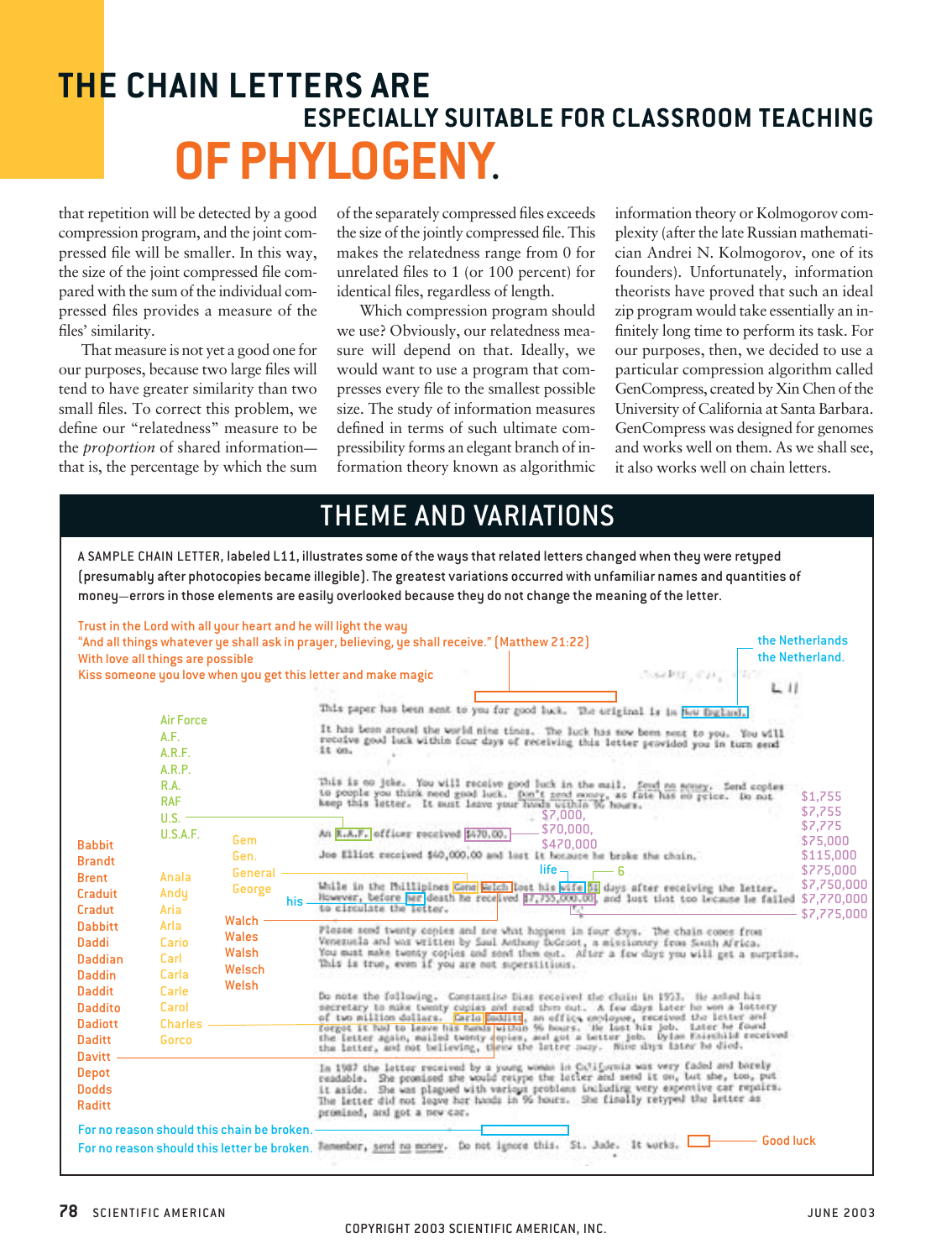## How the Letters Evolved

THE EVOLUTIONARY TREE of the chain letters deduced by the authors' automated "relatedness" measure shows a number of interesting features. (Some other features are discussed in the main text.) At point A, a phrase, "provided you in turn send it back out," was adopted. At point B, a new title evolved: "And all things whatever ye shall ask in prayer, believing, ye shall receive." At point C, the title further mutated to "With love all things are possible." Also at point C, "The Netherlands" changed to "New England," and "General Welch" became "Gene Welch." The sentence "For no reason should it be broken" got lost.

At point F, the title mutated to "Kiss someone you love when you get this letter and make magic." After we had finished our analysis, we found a very interesting and comprehensive study of more than 460 chain letters of many varieties by mathematician Daniel W. VanArsdale. His study raised the question, Which title came first: the "Kiss" or the "Love" one? We have not yet applied our algorithm to the many chain letters in his collection, but judging from our phylogeny, the "Love" title came first. This conclusion is further supported by the amount of money Gene Welch received: in all the "Kiss" letters (except for the mutation at G), he received \$7,755, whereas in the "Love" group he got \$7,755,000. In the group before C, the figure was \$775,000. The mutation sequence  $$775,000 \rightarrow $7,755,000 \rightarrow $7,755$  is clearly more parsimonious than  $$775,000 \rightarrow $7,755 \rightarrow $7,755,000$ .

At point D, \$70,000 grew to \$470,000, and "St. Jude" was

adopted. Neither \$470,000 nor St. Jude appears outside of this group. At point E, two interesting alterations happened concurrently: the California woman's car story was added and the time between Gene Welch's receiving the letter and losing his wife changes from six days to 51 days. This is consistent across all letters in the group rooted at E, except for L28, which requires a special explanation. The "car and 51" mutation doesn't appear anywhere outside of the E group.

L28 provides evidence of horizontal transfer—that is, the transfer of information from one "organism" to another in addition to simple inheritance. In the group rooted at D, every letter has each R.A.F. officer receive \$470,000 or \$470, except for L28, in which the amount is \$70,000. L28 also has Gen. Welch, who otherwise features only in letters before point C. All the letters in the D group except L21 have the car story, and all but L21 and L28 have the "51 days" mutation. It seems unbelievable to assume that L28 gained "\$70,000" and "Gen. Welch" by mutation independently of the other instances of these mutations elsewhere in the tree. One might try placing the "car and 51" mutation before the "\$470,000 and St. Jude" mutation, but then L21 must undergo a very implausible genesis: either it must lose the whole car story and mutate "51 days" back to "six days," or it must gain "\$470,000" and "St. Jude" independently. Apparently somebody had two letters in his or her possession while composing L28 (or L21) and introduced a foreign gene from a letter before C. —*C.H.B., M.L. and B.M.*

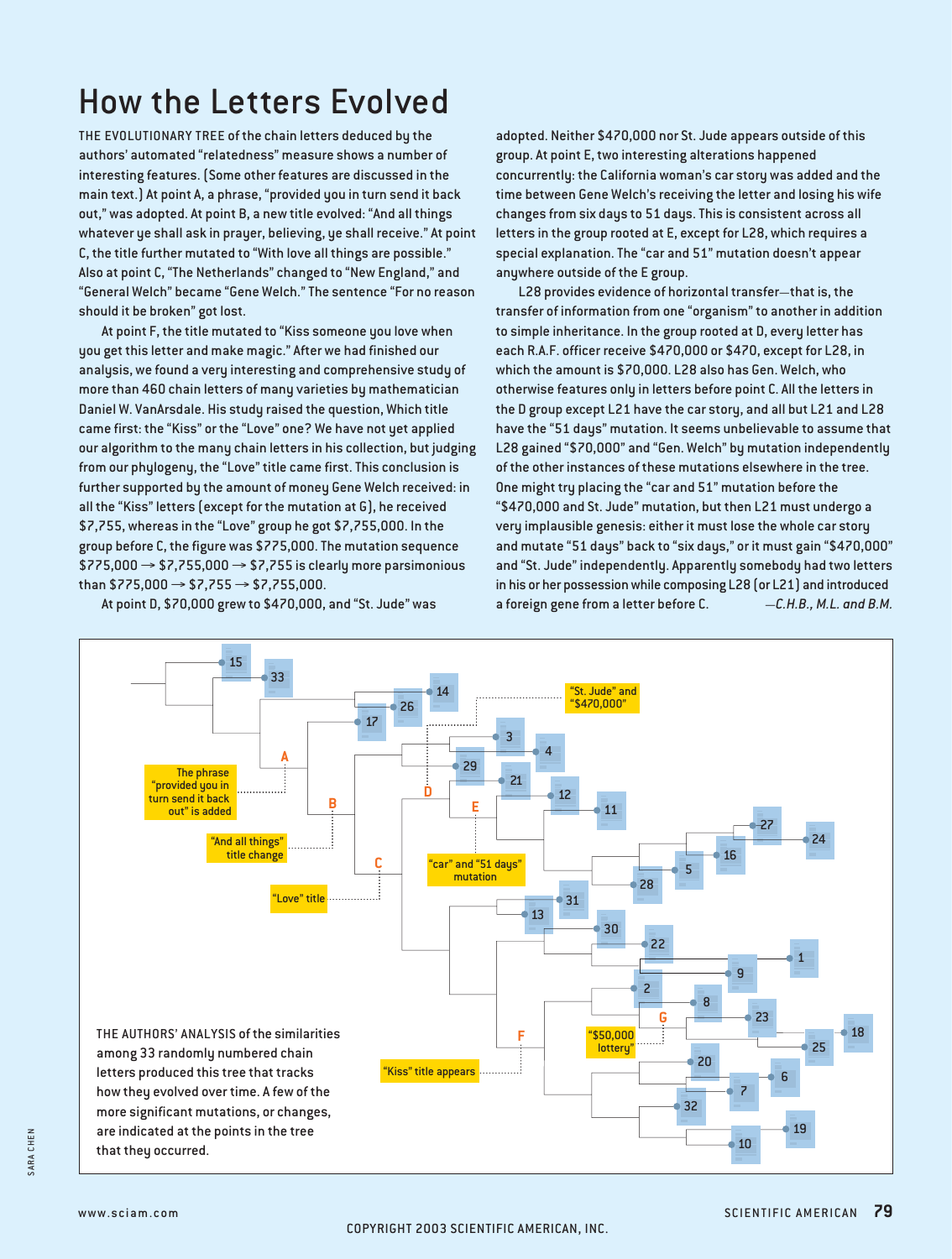## **THE ACCUMULATION OF MUTATIONS IN A MITOCHONDRIAL GENOME (OR A CHAIN LETTER) ACTS AS A CLOCK.**

Given a set of chain letters, it is a straightforward and entirely automatic process to calculate the relatedness of each pair using the GenCompress program. The next step, converting the relatedness data into an evolutionary tree, is also largely automatic (many software packages exist for this purpose). The result can either be a simple tree diagram with arbitrary branch lengths of the kind shown on the preceding page, indicating simply the qualitative pattern of descent, or a more detailed diagram, with branch lengths that represent relatedness quantitatively.

In either case, the main human input is deciding where to put the root of the tree, which represents the hypothesized common ancestor of all the letters (or species). In biological phylogenies, the root stands for an extinct species from millions of years ago, so it should not be too closely related to any of the branches denoting organisms alive today. In our study, the chain letters were collected over a 15-year period, and some of them were dated near the beginning of that time, so we chose to put the root near one of these (L15). Unfortunately, most of the letters were collected without recording their postmark or date of receipt, reflecting the fact that this project began as a hobby and only belatedly evolved into scientific research.

#### **St. Jude's Phylogeny**

THE EVOLUTIONARY TREE that was inferred for the chain letters appears to be almost a "perfect" phylogeny, in the sense that documents that share the same characteristic are always grouped together. After the tree was built, we were able to use it to help make numerous hypotheses about how the letters evolved.

First we judge that the letters before point C in our phylogeny are the oldest [*see illustration on preceding page*]. The chief evidence is that the name "Carlo Dadditt" and the title of the letter had the most mutations in this group of letters. We expect such errors to be more common in the oldest letters because photocopiers were less available at that time and retyping more frequent. In addition, among the 14 dated letters, the two that occur in the pre-C group (L4 and L15) are the oldest. These older letters are all titled with religious prayers, come from "The Netherlands" and contain the sentence "For no reason should it be broken."

Next we see an effect familiar from molecular biology, in which different parts of the genome have quite different mutation rates. Active sites of enzymes mutate scarcely at all, whereas parts far from the active site continually undergo random drift. Similarly, with chain letters the parts required for "viability" do not mutate at all, but more arbitrary parts, such as the types of mishaps that would befall those who did not propagate the chain, mutate more. Parts with little intrinsic meaning to help catch errors—for instance, unfamiliar names like "Gem Walsh" and "Carlo Craduit"—mutate the most.

Another biological phenomenon appearing in the chain letters is the occurrence of parallel, compensating mutations: two mutations that would be detrimental individually and that must occur together to be neutral or beneficial. Excluding L12 and L26, in which no one dies, all letters before point C (except nearby L29) read:

THE AUTHORS *THE AUTHORS*

*CHARLES H. BENNETT, MING LI* and *BIN MA*'s joint work on chain letters began as a result of a hike in the Hong Kong mountains during which Bennett mentioned his collection to Li. Bennett is an IBM Fellow at the company's research division in Yorktown Heights, N.Y. He focuses on the physics of information processing and is a co-discoverer of quantum teleportation. Li studies bioinformatics and Kolmogorov complexity as professor of computer science at the University of Waterloo in Ontario. Ma works on bioinformatics and algorithm design as assistant professor of computer science at the University of Western Ontario.

General Welsh (or a variation) lost his life ... however before his death ...

On the other hand, letters after point C read:

Gene Welch (or a variation) lost his wife ... however before her death ...

To preserve the sense, "his" mutates to "her" when "life" mutates to "wife." [*See box on preceding page for more of these observations.*]

#### **Mammals and Plagiarism**

BESIDES ANALYZING chain letters, our relatedness measure has been used in a wide range of settings. In bioinformatics itself, we used it to analyze the mitochondrial genomes of 18 mammals. Mitochondria are energy-producing organelles within cells whose genes are inherited solely from the mother (similar to how a chain letter inherits from a single "parent"). Because no reshuffling of maternal and paternal genes occurs, the accumulation of mutations in the mitochondrial genome acts as a clock measuring when an organism's ancestors diverged from related species.

Traditional methods applied to different mitochondrial genes often give conflicting evolutionary trees, and many, unlike our new measure, cannot be applied successfully to an entire genome because of problems such as translocations. For example, using the traditional methods, about half a dozen mitochondrial genes imply that primates, such as ourselves, are more closely related to rodents than to ferungulates, a diverse group that includes cows, horses, whales, cats and dogs. Another half a dozen genes imply that primates and ferungulates are the more closely related pair, which is generally believed to be correct based on other multiple lines of evidence, such as nonmitochondrial genes and the fossil record.